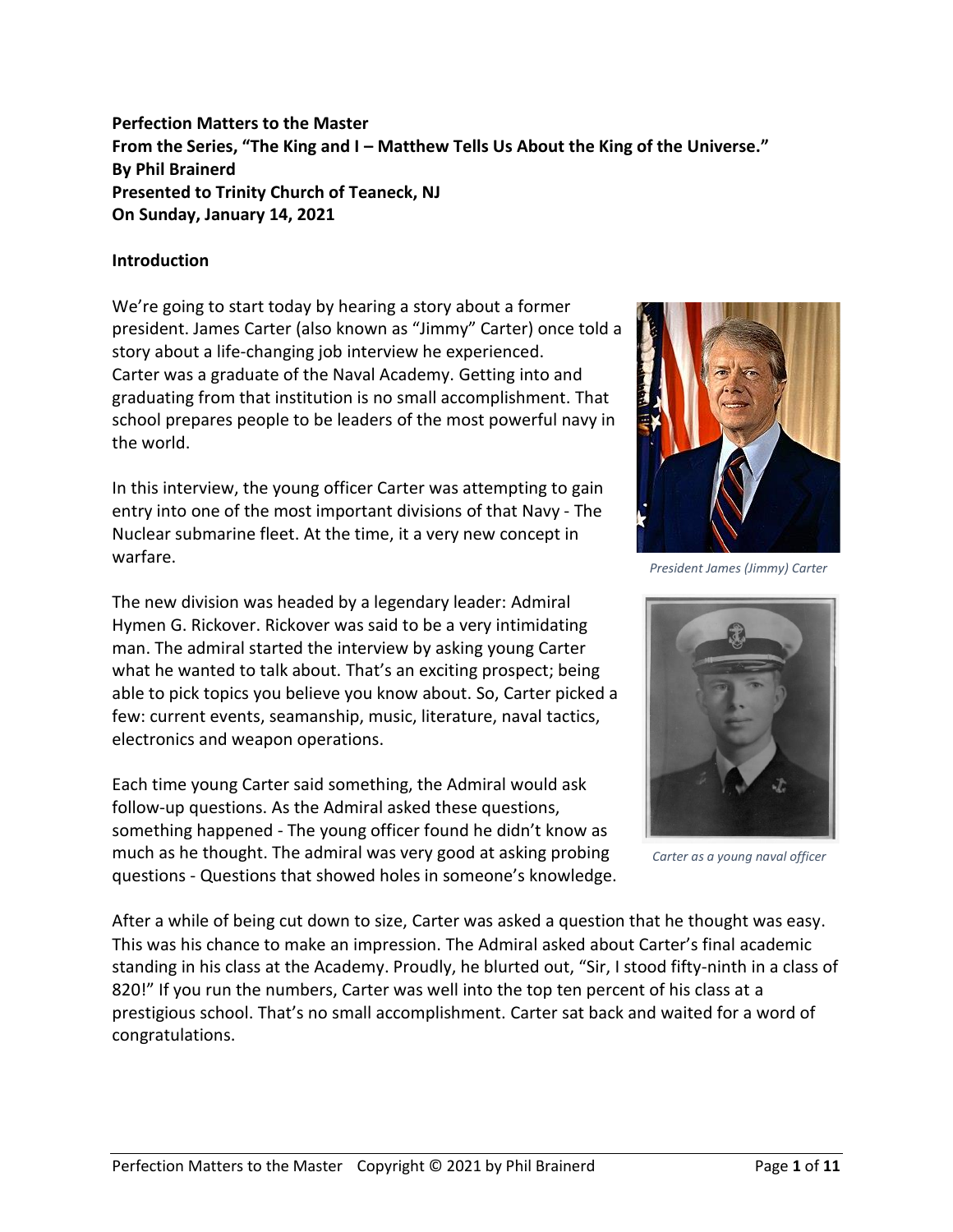Instead of a compliment, Admiral Rickover asked the following question:

## "Did you do your best?"

After he thought about it, Carter replied, "No sir, I did not always do my best." With that, Admiral Rickover asked his final question:

## "Why not?"

With that, the Admiral turned the back of his chair to young Lieutenant Carter and ended the interview.

Imagine that. Here's James Carter, a man who would eventually be a president of the United States - One of the most powerful people in the world. At the time, he was a young man who thought he knew things. He thought he achieved things. But he stood before a man who clearly only wanted the best.

Did you ever meet someone who made you feel like you're climbing a steep mountain and you can never reach the top? Carter knew a lot about a range of topics. Not good enough - In the Admiral's mind, he should have known more. Carter was in the top 10 percent of his class at a very competitive school. Not good enough - He should have been higher. Carter worked really, really hard through 4 years of high school and 4 years of college. Not good enough - He didn't try his best every minute of that time.

There are people in the world who settle for nothing less than perfection. Those people can be very difficult to be around. We have mean names for those people: Names like "slave-driver" and "task-master".

I mean, hey, can anyone be perfect?

We're working our way through the Gospel According to Matthew in the series, "The King and I – Matthew Tells us about the King of the Universe." We're in chapters 5 through 7, a section we're calling, "The Christian Manifesto". Today, we're going to finish a sub-section of the manifesto. In this section, we're learning "What Matters to the Master".

Today we're on a topic that will sound intimidating at first. To some it will sound very discouraging, but please hang in. Today we're going to learn that perfection matters to the Master.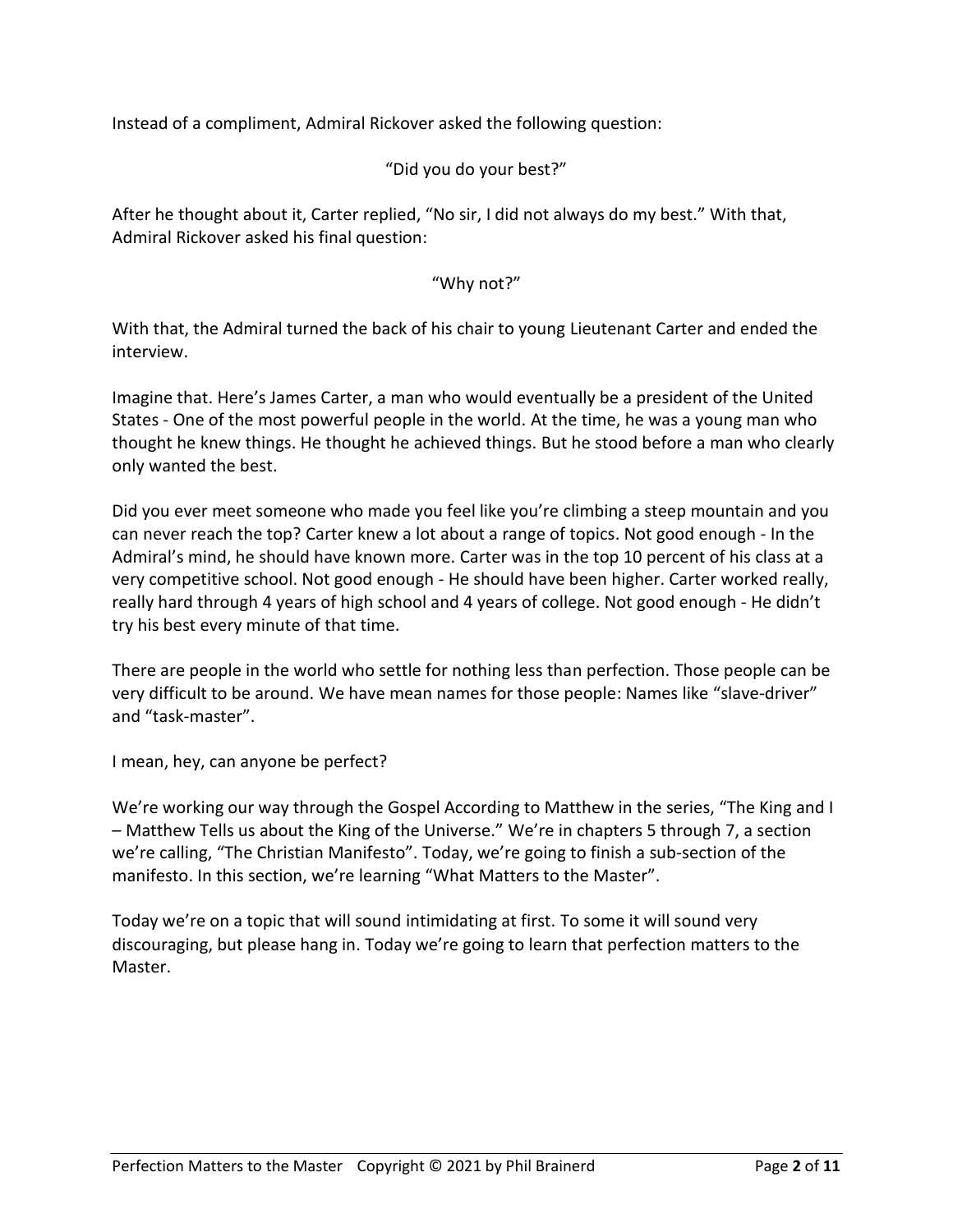Let's read:

Be perfect, therefore, as your heavenly Father is perfect. (Matthew 5:48)

Perfect! Wow. That seems strict. That's the New International Version. I wonder what this looks like in different translations. Sometimes different translations choose different words.

> *English Standard version - ESV* You therefore must be perfect, as your heavenly Father is perfect. *New American Standard Bible - NASB* Therefore you shall be perfect, as your heavenly Father is perfect. *King James - KJV* Be ye therefore perfect, even as your Father which is in heaven is perfect.

No. It's not the translation. The word in the original language is best translated into English as "Perfect".

Is God saying that he has very strict standards, and that any failure to meet those strict standards eliminates you from his kingdom? The answer: Yes, and No. That's confusing. To complicate things, here are some statements that Jesus makes in other places.

28 Come to me, all you who are weary and burdened, and I will give you rest. 29 Take my yoke upon you and learn from me, for I am gentle and humble in heart, and you will find rest for your souls. 30 For my yoke is easy and my burden is light. (Matthew 11:28-29)

How can you be perfect when you're resting? How can someone who demands perfection be gentle? How can perfection be easy? It seems like pursuing perfection should be tiring. Jesus says come to him if you're tired.

If Jesus wants perfection, shouldn't he skip over all the people who are imperfect? Matthew quotes the prophet Isaiah who describes the Messiah, the great King.

> A bruised reed he will not break, and a smoldering wick he will not snuff out… (Matthew 12:20)

In those days reeds where used for a cane or walking stick. If your cane had a weakness, a bruise, an imperfection, it could break. If it broke when you were putting weight on it, it would produce splinters that would go right into your hand. Ouch! That would hurt. If you saw a bruise in your walking stick, if your walking stick was imperfect, you would break it in half and throw it away. Jesus said that he would never break a bruised reed.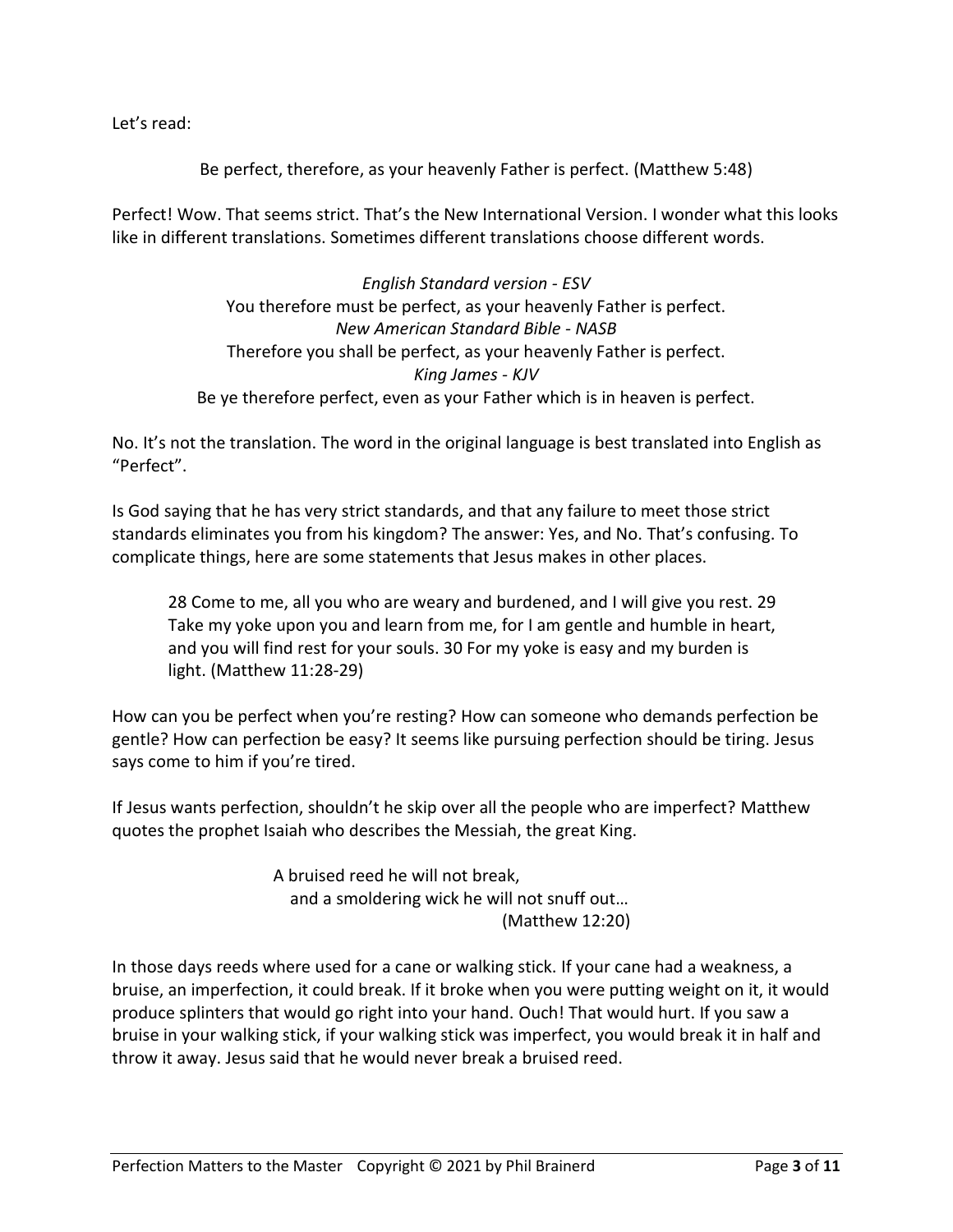In those days people lit their homes with oil lamps. You make one by taking a bowl with some oil. At the edge of the bowl you insert a wick. If some imperfection got into the wick, instead of light, it would produce smoke. Who wants their house filled up with smelly smoke? If a wick was smoldering, if it was imperfect, you would snuff it out. We're told that the great King would never snuff out a smoldering or imperfect wick.

So, what's going on here? On the one hand, we see a demand for perfection. On the other hand, we see acceptance of imperfection - Big imperfection. How can the two things co-exist?

These things come together in something called, "Grace". Here's what Grace is. Jesus just told us that our heavenly Father is perfect. When God created humans, we were perfect, too. However, we chose to disobey God. We sinned. Because of that, we are all imperfect - Very imperfect.

There are a lot of ways to look at grace. For now, let's say that grace the way that our perfect God deals with those who are imperfect. It's how he manages the difference.

What's the alternative? Let's think about that. If there were no grace, what else could a perfect God do with the imperfect? In particular, with those who disobeyed him and broke the perfection that he gave to them?

1) If there were no grace: God could become angry.

The wrath of God is being revealed from heaven against all the godlessness and wickedness of people, who suppress the truth by their wickedness… (Romans 1:18)

We're told that godlessness and wickedness make God angry. If there were no grace, he could simply let it loose.

2) If there were no grace God could judge sin and evil.

4 Against you, you only, have I sinned and done what is evil in your sight; so you are right in your verdict and justified when you judge. (Psalm 51:4)

We're told that God is right and justified when he judges sin. What do wrath and judgement look like?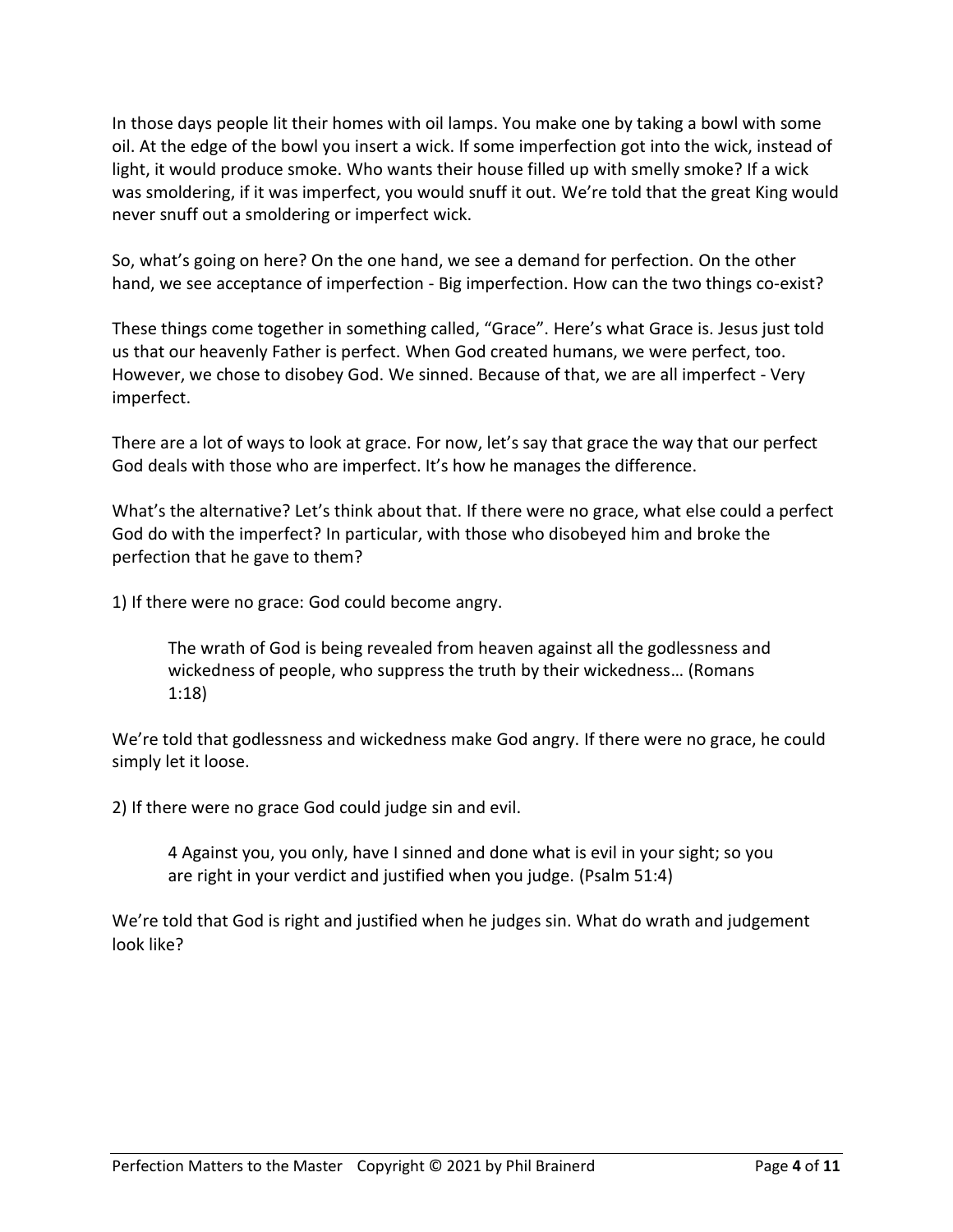47 And if your eye causes you to stumble, pluck it out. It is better for you to enter the kingdom of God with one eye than to have two eyes and be thrown into hell, 48 where the worms that eat them do not die, and the fire is not quenched. (Mark 9:47-48)

Look at that: "…and the fire is not quenched." Some people say to me, "Pastor, you've got to shop talking about hell. It scares people". My friends, Jesus talked about hell and judgment a great deal. He had no problem scaring people if it would lead to their salvation.

There is one final thing God could do if there were no grace. If there were no grace, He could give up on us. He could abandon us. He could just walk away.

But he won't do that. Do you know why?

9 The Lord is not slow in keeping his promise, as some understand slowness. Instead he is patient with you, not wanting anyone to perish, but everyone to come to repentance. (II Peter 3:9)

Fortunately for us, God does not want anyone to perish, but he wants everyone to have the opportunity to come to repentance.

We've learned some important things about God over the last few sessions. We've learned that God is humble - That is to say, he values others. We've learned that God is love. He loves us. In fact, he cherishes us. Those things and more work together to make God show us grace.

How does God show us grace? What does it look like?

First, God's love for us made him remember his original plan for us. He created us in his image so that we could know him. He created us so that we could enjoy him. He created us to be perfect, like him. So, God created a plan to rescue and restore us. This is called redemption. God wants to redeem us.

Let's look at the two parts of redemption – rescue and restoration.

How does God rescue us? That involves paying the price for our sin.

18 For you know that it was not with perishable things such as silver or gold that you were redeemed from the empty way of life handed down to you from your ancestors, 19 but with the precious blood of Christ… (I Peter 1:18-19)

The cost of our sin was high. Not silver, not gold. Not the most valuable commodities on this earth. God paid for our sins by sending his Son to die in our place - to pay the penalty.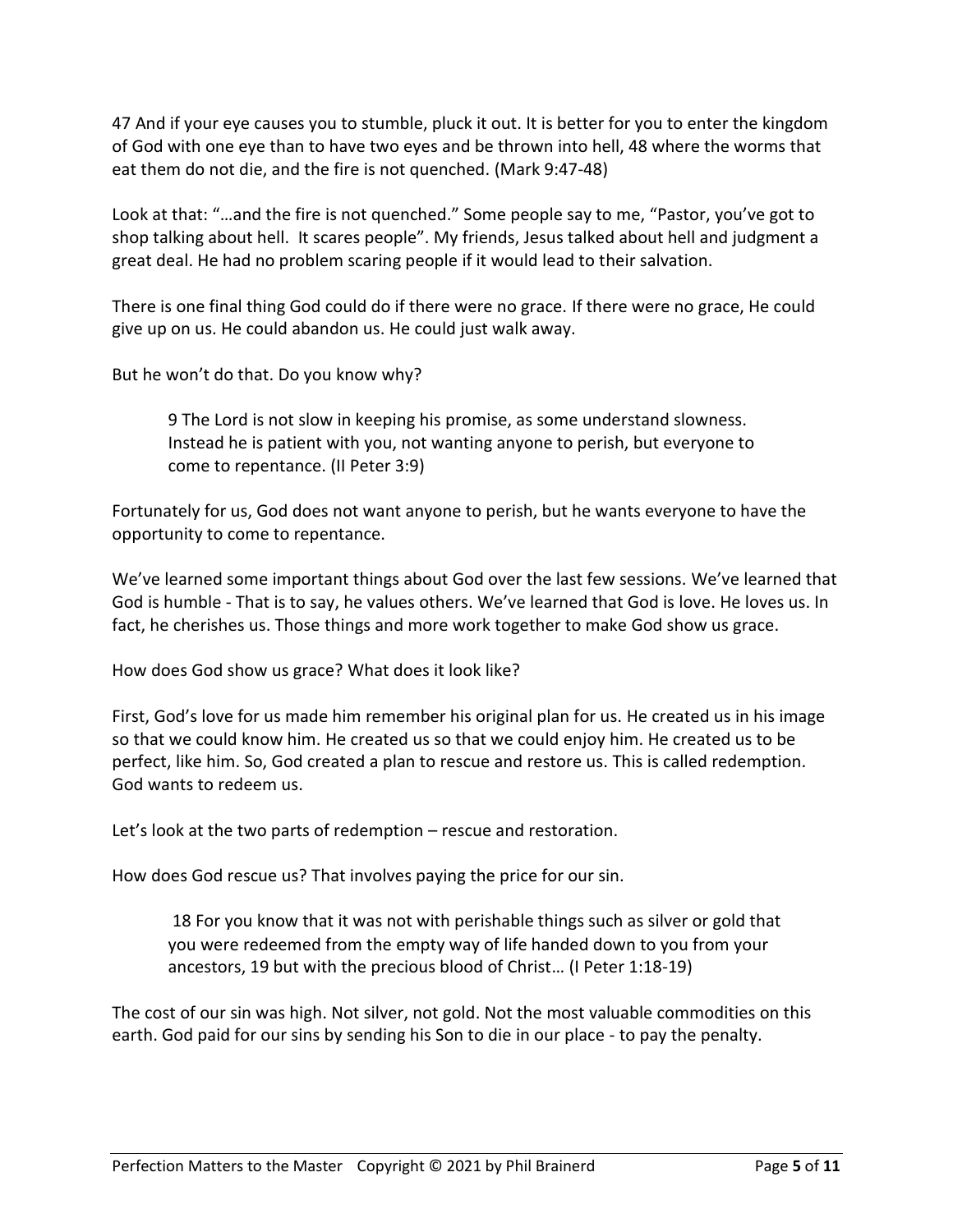We've seen how God can rescue us. How does God restore us? He gives us new life through his Holy Spirit.

17 Therefore, if anyone is in Christ, the new creation has come: The old has gone, the new is here! (II Corinthians 5:17)

In his grace, God rescues us by paying the price for our sin. He restores us. He sets us back on the path to being what he's always planned for us to be by giving us new life.

Here's where we hit a crossroad. One of the things that God gave us when he made us in his image is the ability to make choices. Here's why that's important. You must choose to accept God's grace. You must choose to accept God's forgiveness. You must choose to turn away from your sin and follow God. If you don't choose the right way, you will never see the benefits of God's grace. You will see wrath. You will see judgement. You will see what it's like to be abandoned by God.

26 If we deliberately keep on sinning after we have received the knowledge of the truth, no sacrifice for sins is left, 27 but only a fearful expectation of judgment and of raging fire that will consume the enemies of God. (Hebrews 10:26-27)

That's terrible! We don't want that for anyone! Let us tell you how to choose to accept God's grace. If you do, you will enjoy it forever. We'll have some instructions for you at the end of this article.

For those who make the choice to follow God, here is the next step: He invites you into his presence.

There's a passage we visit a lot. It's the story of the prophet Isaiah when he was shown a vision of God's throne in heaven. It's told in the book of Isaiah, chapter 6. Isaiah saw God on his throne. He saw mighty angels worshipping. They cried out, "Holy, Holy, Holy". Isaiah saw the glory of God. Here's how he reacted to this vision:

5 "Woe to me!" I cried. "I am ruined! For I am a man of unclean lips, and I live among a people of unclean lips, and my eyes have seen the King, the Lord Almighty." (Isaiah 6:5)

Isaiah was a righteous man. Yet, when he stood before God, he felt unclean. Why? Because one of the things he saw was the holiness of God. Holiness means that God is free from any moral imperfection. Isaiah saw the moral perfection of God. That made him see his own imperfection. And it wasn't small. When he saw his moral imperfection, he couldn't hold the words in. He cried out, "Woe is me – I am ruined."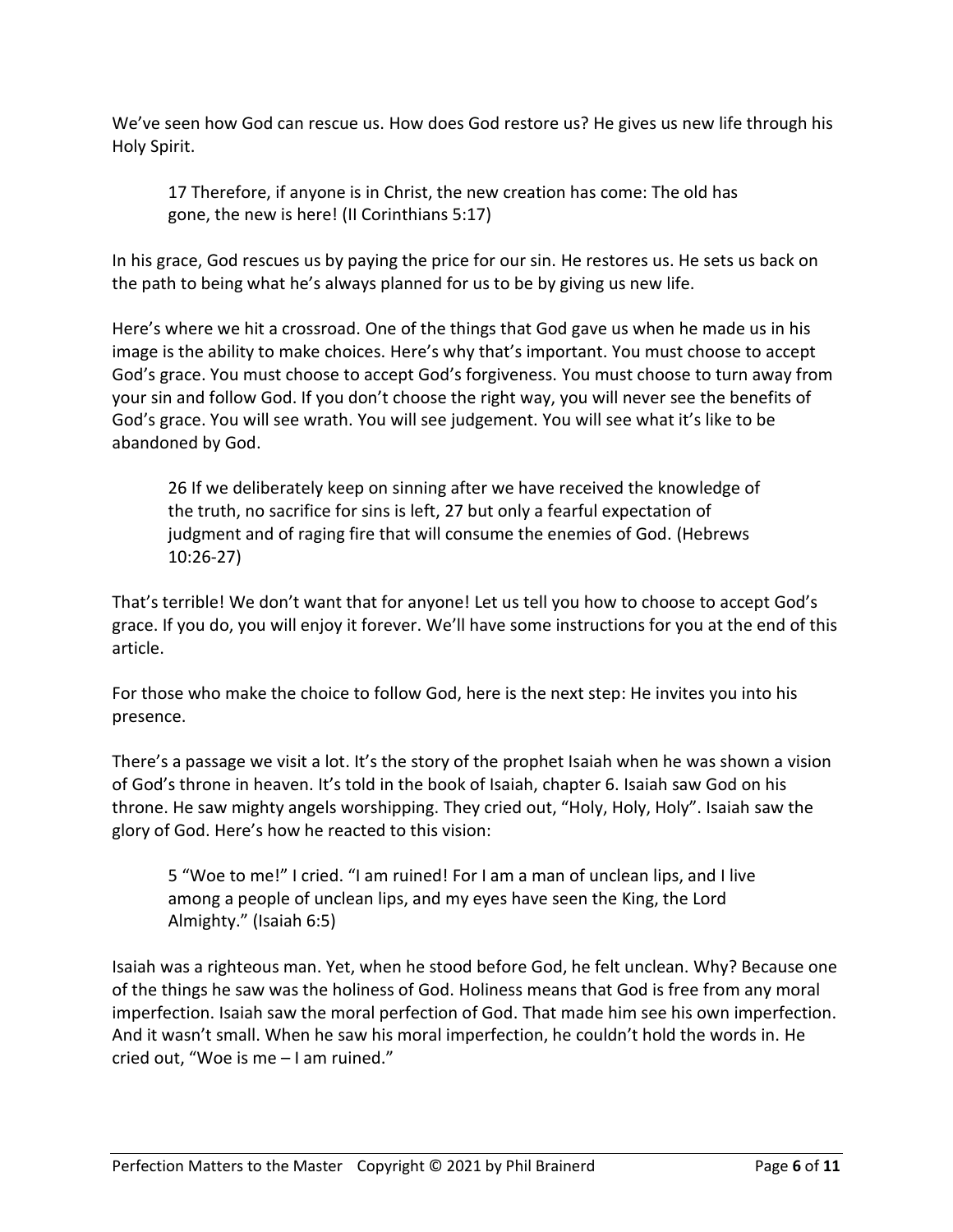Later in his life, Isaiah learned about grace. He learned about the Messiah -The one who would come to take away the sins of the world. In order to learn about Grace, Isaiah had to learn about his own moral imperfection. To do that, he needed to be exposed to the moral perfection of God.

Isaiah was exposed to the moral perfection of God through a vision. Today, most people are exposed differently- We're exposed through the Word of God, the Bible.

> 7 The law of the Lord is perfect, refreshing the soul. (Psalm 19:7)

When we open the pages of Scripture, we meet God there. Among other things, we see his moral perfection. And right away, just like Isaiah, we see our imperfection.

This is where everything we've learned so far in the Sermon on the Mount, the Christian Manifesto, comes together. Let's review.

Jesus started at the beginning of chapter 5 with the beatitudes.

3 "Blessed are the poor in spirit, for theirs is the kingdom of heaven. 4 Blessed are those who mourn, for they will be comforted. (Matthew 5:3-4)

When you see the moral perfection of God, you realize that you are spiritually poor. You're empty. In economic terms, you're bankrupt. On the day you realize that, Jesus says you are blessed, because now the kingdom of heaven is yours.

When you see the distance between your moral imperfection and the perfection of God, like Isaiah, people are caused to mourn. Jesus says that on that day you are blessed. You're blessed because you will be comforted. The God of love puts his arms around you and teaches you of his grace.

People who see themselves as spiritually rich don't see the need for grace. People who are happy with themselves don't understand grace. People who see their spiritual bankruptcy see their need. People who mourn over their sin welcome grace and the comfort it brings.

After this, more happens.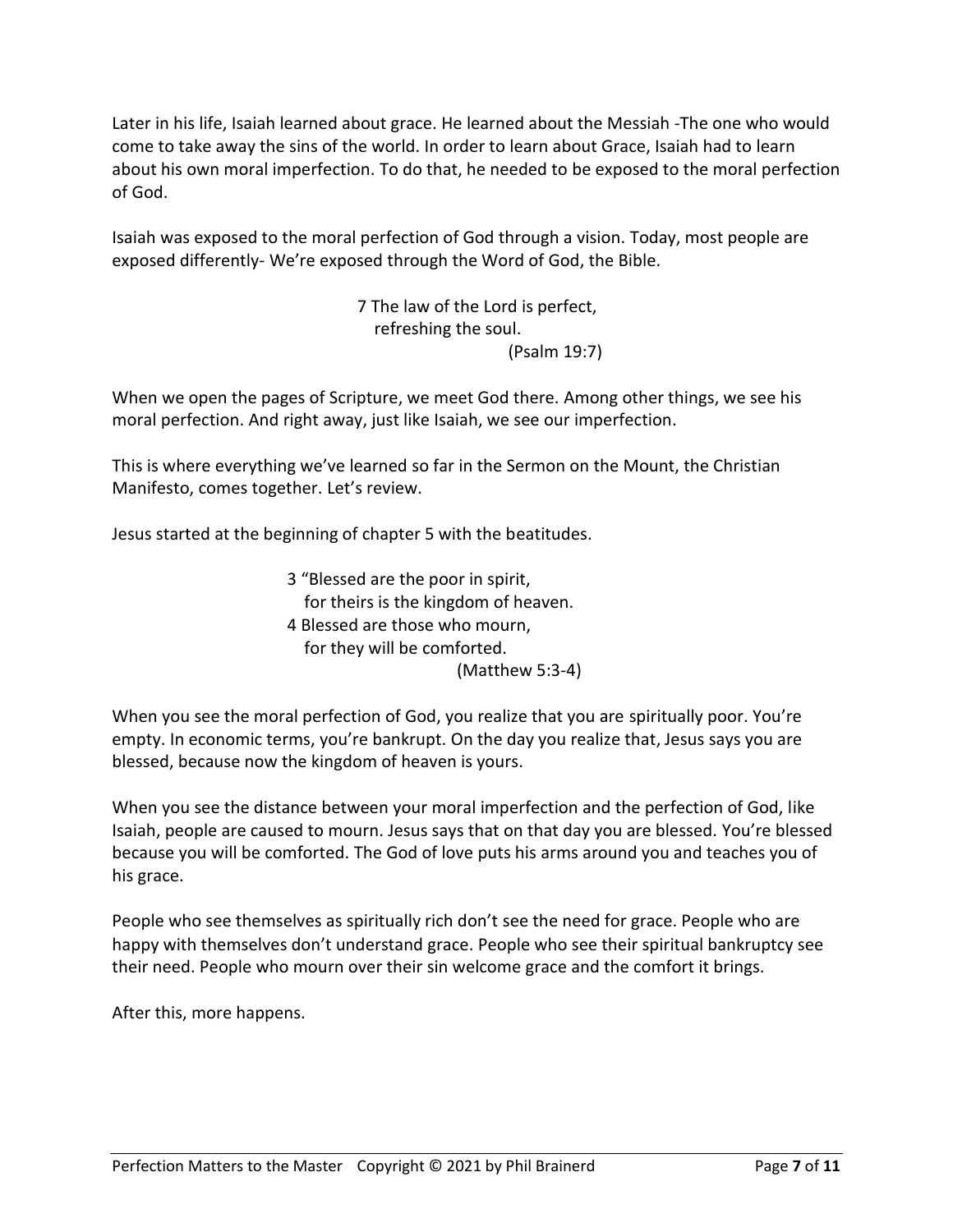5 Blessed are the meek, for they will inherit the earth.

6 Blessed are those who hunger and thirst for righteousness, for they will be filled.

(Matthew 5:5-6)

When you see the perfection of God, you begin to understand your place in the universe. He is the Creator - He is infinite. We are the creation - We are limited. This would be true before we sinned, but after that the gap becomes even greater. We see these things and we become meek or humble.

And then, we begin to hunger and thirst for righteousness. We are no longer content with ourselves. We realize we need God.

And God reveals himself to us. Jesus moved on from the beatitudes to tell us about himself. He told us about the things that matter to him. - The things that matter to the master.

We learned that God's Word matters to the master (Matthew 5:17-20). In the pages of Scripture God reveals himself to us. We learned that the religious leaders of the day left out blocks of God's Word. They wanted to imagine that they were better than others. They wanted to imagine that they had arrived. So, they left out the parts that would have made them face their sin and moral imperfection. But we learned that we need all of God's word.

Then we learned that human life matters to the Master. (Matthew 5:21-22). People knew they shouldn't murder, but they stopped there. Jesus said that wasn't good enough. The standard was much higher. Jesus taught that those who hate others are also guilty. That's because laws against murder are not just empty rules. They're based on a principle - Human life Matters to God. From there we learned that from conception to the last minutes of breath, every human life matters to the Master.

We then learned that Marriage matters to the Master. (27-32) People in the days of Jesus were concerned about adultery and divorce. But Jesus went deeper. We learned in that study that Marriage is a wonderful gift from God to human kind. The standard is high. Jesus said that even looking at someone with lust was a serious offense. That's because Marriage matters to the Master.

Jesus moved on to tell us that Truth Matters to the Master. (Matthew 5:33-37) In the days of Jesus, the religious leaders encouraged people to make promises they knew they could not keep. But Jesus taught that our word means something. At least it matters to him - Because truth matters to the Master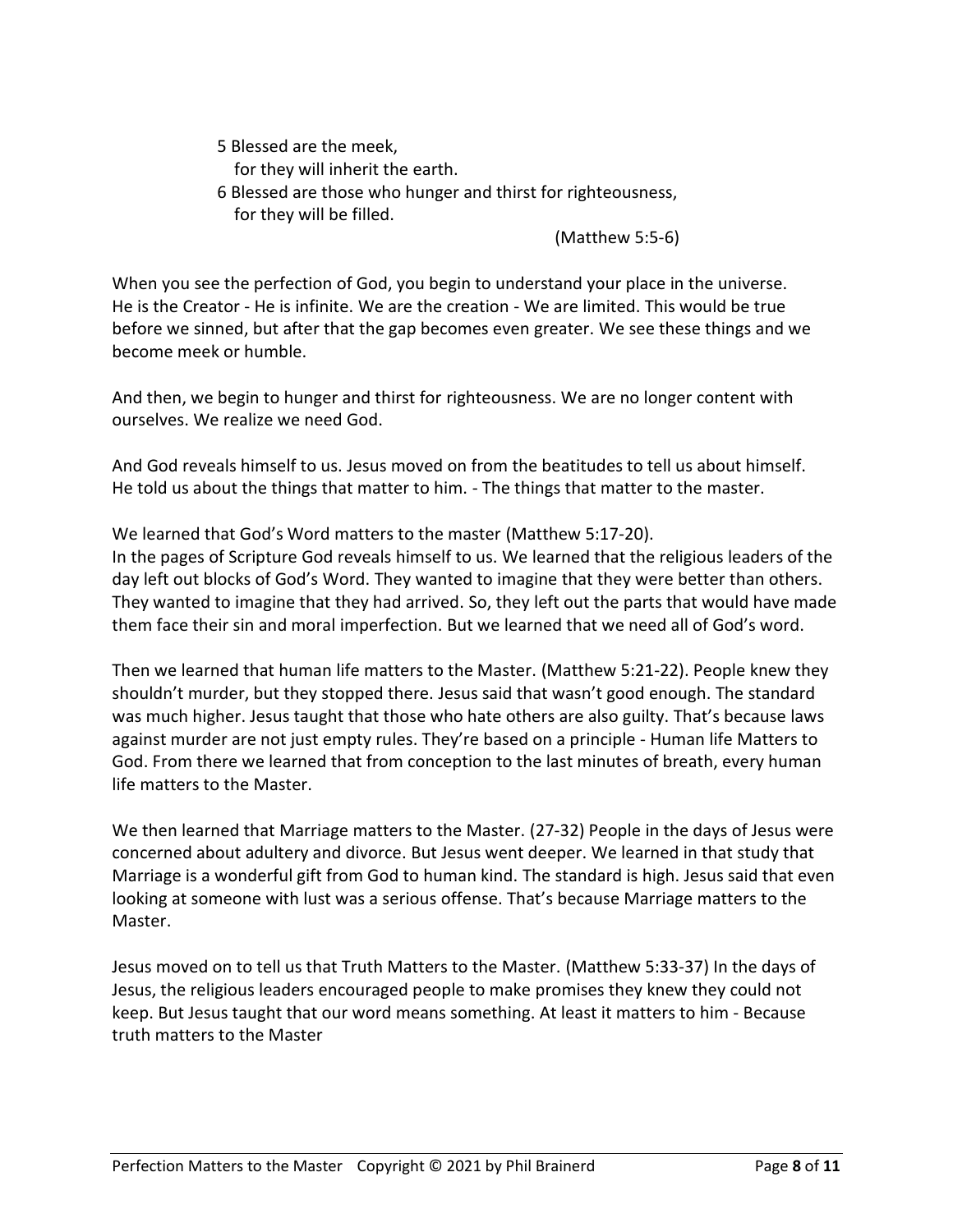Jesus then spoke about revenge. (Matthew 5:38-42) But we dug deeper. Really, what Jesus was referring to was humility. Humility assigns value to others. All humans are made in God's image. The humble person takes that into account when they react to people. Humble people, even if they've been hurt, consider the value of another person.

In the previous session, we learned that love matters to the Master. (v 43-37) Most people are happy to show love to people who make them feel good. Most people are happy to show love when they get something back. Jesus taught us that the person with true love in their hearts shows that love even to their enemies. Jesus gave us a reason to do this: So that we can be children of our Father in heaven. The Father has true love in his heart. He wants his children to be like him.

And finally today. Perfection matters to the master. Why? Because our heavenly Father is perfect.

God's Word matters to the Master. How should we follow it? - Perfectly.

Human life matters to the Master. How should we honor it? - Perfectly.

Marriage matters to the Master. How should we honor this wonderful gift? - Perfectly.

Truth matters to the Master. How truthful should we be? - Perfectly.

Humility matters to the Master. How should we show humility? - Perfectly.

Love matters to the Master. How should we love? - Perfectly.

You say, "But no one can be perfect." Yes, that's right. That's where grace comes in. When we fall short, God forgives. The cross of Jesus Christ fills the gap between our sin and God's moral perfection.

Let's ask one final question: Why does God continue to ask for perfection when he must know that no one can achieve it? Why does it sometimes feel like we climb a steep cliff and the top is nowhere in sight?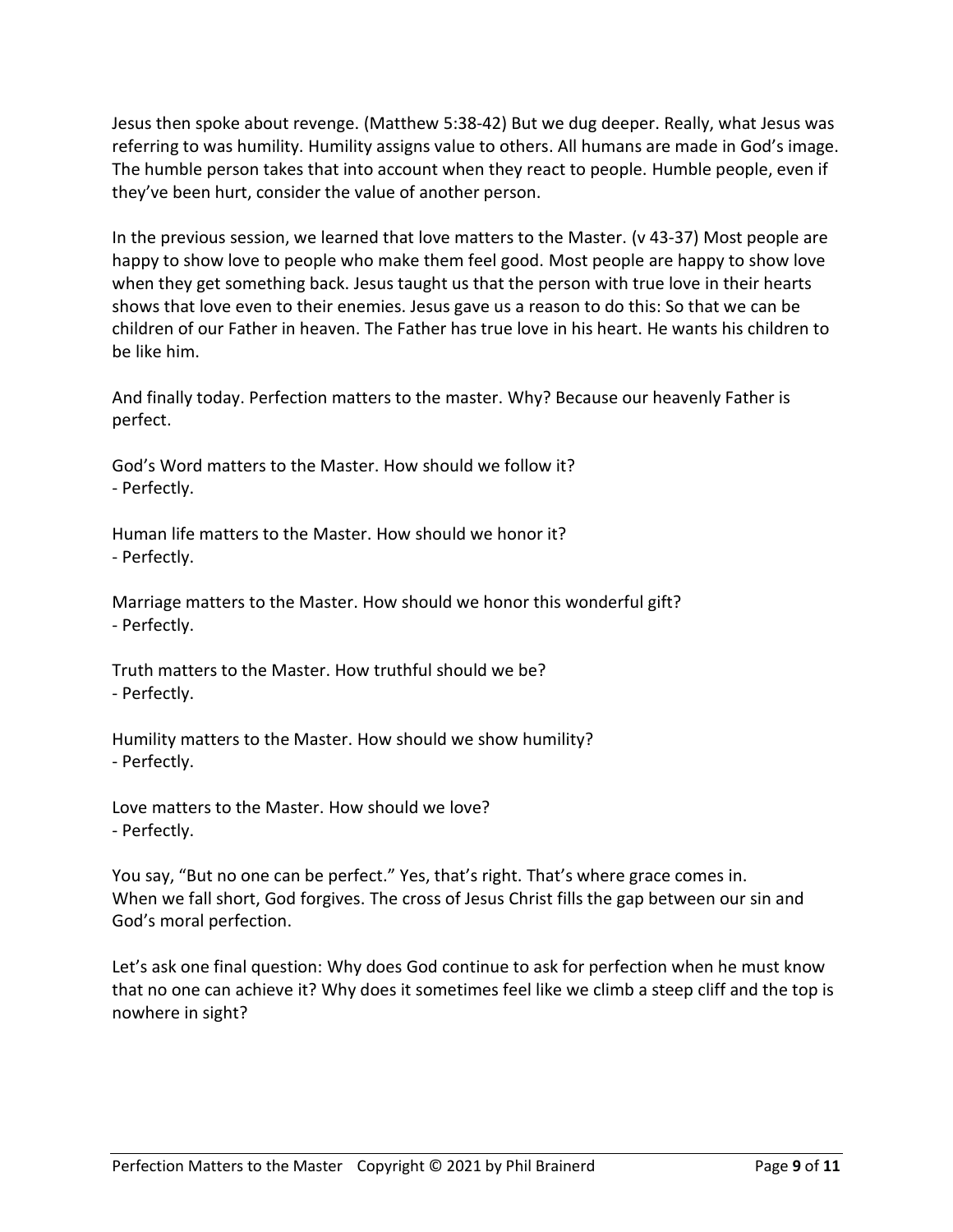Answer: *Because there is always more of God for us to enjoy.* Sometimes the path to getting more of God requires effort on our part.

The apostle Paul said something that relates here:

…continue to work out your salvation with fear and trembling, for it is God who works in you to will and to act in order to fulfill his good purpose. (Philippians 2:12-13)

So, do we work, or does God work? Here it seems to say both. God works through us. But it certainly feels like we're exerting great effort. So, we must continue to work towards perfection. Even though it's painful sometimes. Even though we often fail.

Let's pull this all together.

## **Conclusion**

Many years ago a young officer named James Carter sat before a very demanding Admiral. Young Carter thought he knew things – he thought he achieved things. But it wasn't good enough. That could have been a crushing experience. He could have quit – he could have bailed out. Instead, because he was challenged to be something better, he grew. He eventually became President of the United States.

Many people walk though life thinking they know things - Thinking they've accomplishing things. Then one day, they're confronted by the awesome perfection of God. On that day they realize their moral bankruptcy. On that day, they mourn. But then, they start to grow. They allow themselves to be challenged. They start to become something more. That something isn't something they claim for themselves. They attribute it to God and to his grace.

Friends, will you let yourself be exposed to God's awesome perfection? You'll find that the path will sometimes feel like a steep cliff with no end. In fact though, it's a journey. We don't climb a steep cliff with no end. Yes, we climb a mountain, and the mountain is high. Yes, it is far away. But, we have a guide who will take us there and walk with us.

You see, God is not a heartless taskmaster who takes and take and takes. He is a loving Father who gives and gives and gives. God is not a slave driver who wants more and more and more from us. He is a generous Creator who wants to share more and more and more of himself. He is not an uncaring overlord who demands great things and gives us no help. In fact, he cares so much that he shows us his great grace.